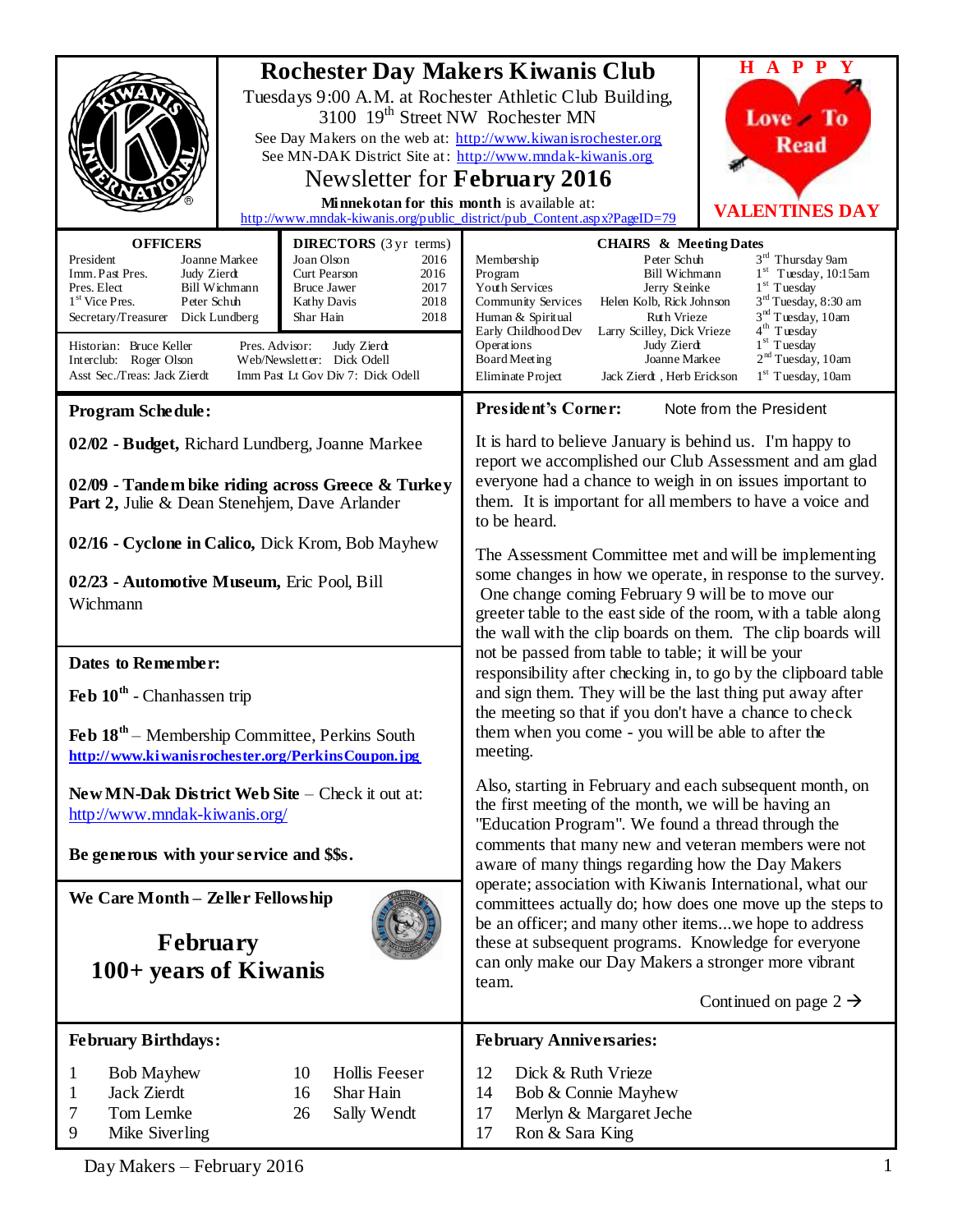#### **Secretary/Treasurer's Report –** 01/12/16:

| <b>Bank Balance - 12/31/2015:</b> | \$4,076.94 |
|-----------------------------------|------------|
| Administrative Account:           | \$3,462.49 |
| Service Account:                  | \$402.32   |
| Bike Repair:                      | \$212.13   |

**Day Makers on leave:** Marie Bellabe, Don Cain, Ron King, Sara King, Dennis Lee, Karen Lee, Judy Lien, Frank Nichols, Curt Pearson, Jim Schwinghammer, Mike Siverling, Dave Truxal.

**December Service Hour Statistics:** 1,527 hours by 50 members, 70% Participation.

#### **January 2016 Board Meeting Summary**

A bank account has been established, for our club, under the Kiwanis Charitable and Educational Corporation of Rochester, MN - EIN 51-0155637.

It was brought to the board's attention that there is an "Amazon Smile" program that will allow a percentage of each Amazon purchase to be directed to a charity. Now that a bank account has been established under the local Charitable Fund, the connection to "Amazon Smile" can be established.

The Membership Committee will establish an "Exit Interview" for members leaving the club.

Our club is hosting the Sub Division Meeting on January 19<sup>th</sup>. Bill Wichmann will handle registration. President Markee will need a list of club members attending.

Bob Nowicki reported on the 2015 Kiwanis Hockey Festival just completed:

- There is a value to the City of Rochester (264) Hotel Rooms, Meals, Jobs, Taxes, etc.)
- The Rochester Amateur Sports Commission loves the tournament.
- There is a value to the Rochester Schools
- It makes the community aware of Kiwanis
- This year's sponsor (Cambria) wants to continue its major sponsor participation.
- Bob Nowicki presented a \$1000 check for Day Makers support for 2014 Hockey Festival

 $Control$  Next  $Column \rightarrow$ 

**COMMITTEE REPORTS**

Kiwanis Hockey Festival.

**Secy Report:** (Continued)

**Community Service-** Will be meeting next week.

**Program-** Programs are scheduled through February.

**Operations-** The Kiwanis Chili Feed supporting the Rochester Senior Center was cancelled this year for lack of a cook and kitchen facilities at the Senior Center.

The board discussed whether our club should continue its participation in the Kiwanis Hockey Festival. The board then passed a motion that the Day Makers Kiwanis should continue its support of, and participation in, the annual

**Early Childhood Development-** The Rochester Sun Risers Kiwanis Club is asking us to join them in reading to children at Harriet Bishop School.

**Youth Services-** All sponsored clubs are meeting. The Century Key Club is planning a Winter Get-Together.

**ELIMINATE**- Eliminate Fund Raising will be one of the topics in the upcoming club survey.

## **Richard Lundberg,** Secy/Treasurer

**President's Corner:** (continued from page 1)

Three of the Kiwanis groups in Rochester met to discuss the Hockey Festival. It was decided to continue with the Hockey Festival, upon securing a sponsor. It is imperative that each club secure three of its members to join this committee to plan; secure advertising; marketing; etc. They will meet once a month. The thought is they will have three subcommittees and you only have to be a member of one of those subcommittees. PLEASE consider taking an active role on this event. We need three of our members to say 'yes' and help make this a successful event. THANK YOU.

Finally, a reminder: February 10 is our Chanhassen trip to see *Sister Act*. We will be leaving from the Ashley Furniture parking lot (off  $37<sup>th</sup>$  Street NW) - SW corner. The bus will be there at 8:30 AM and we will be leaving at 8:45 AM. Looking forward to a great day of fellowship and fun!

**Joanne Markee,** Day Makers President 2015-2016

| Commica Incal Column 7                                                                                                              |                                                                                                                                                                        |
|-------------------------------------------------------------------------------------------------------------------------------------|------------------------------------------------------------------------------------------------------------------------------------------------------------------------|
| <b>Kiwanis Mission Statement:</b>                                                                                                   | February is Kiwanis Day Makers Membership Month:                                                                                                                       |
| Kiwanis is a global organization of volunteers<br>dedicated to <i>improving</i> the world one child and one<br>community at a time. | Let's keep our focus on growing our club both in service<br>and in membership. How much more we could do in our<br>community and schools if we had just 5 new members. |